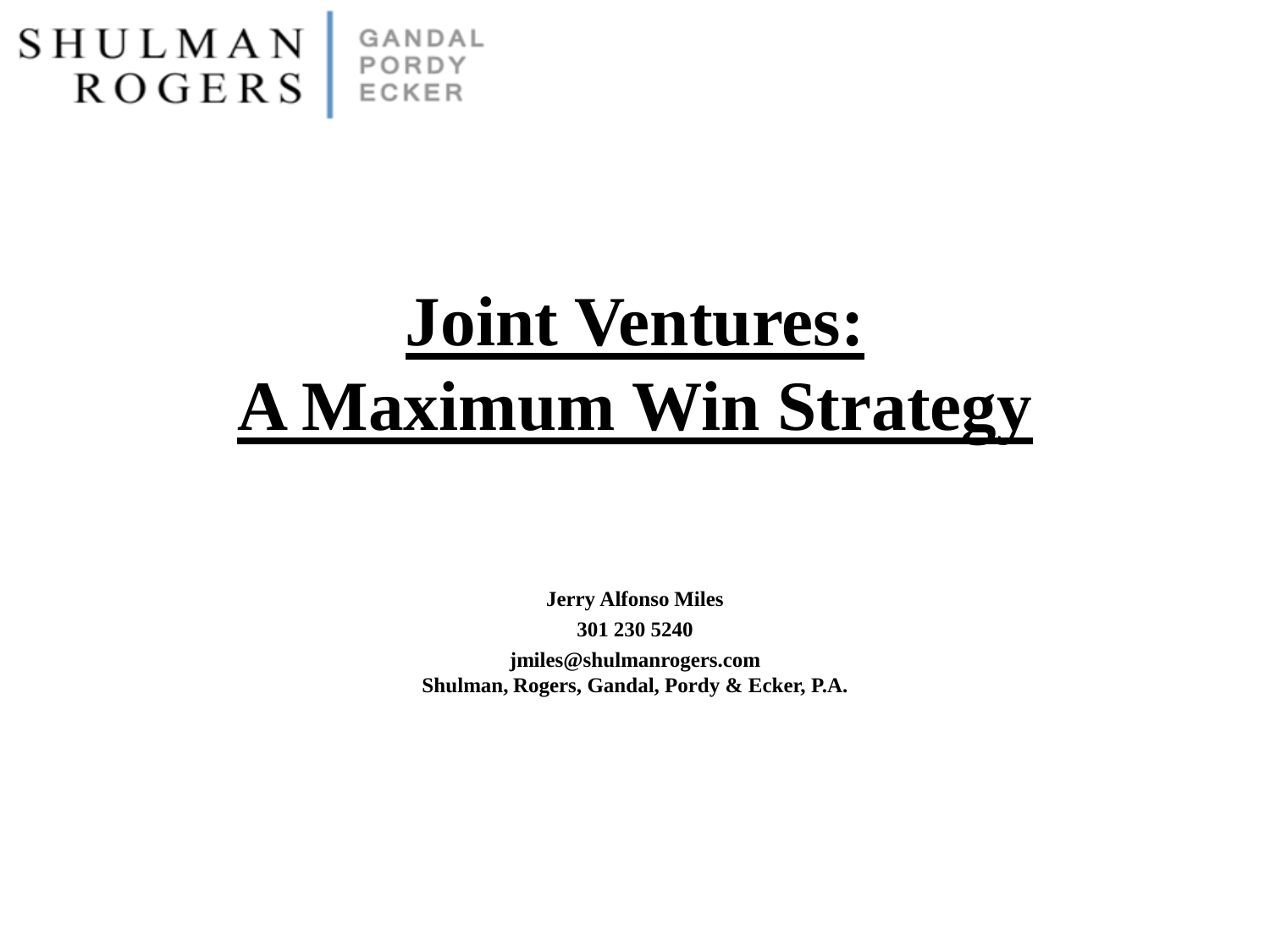#### SHULMAN<br>ROGERS GANDAL PORDY ECKER

**Jerry Alfonso Miles**



Jerry Alfonso Miles is an associate in the Government Contracts and International Practice Groups at Shulman, Rogers, Gandal, Pordy & Ecker, P.A. In that capacity, he assists clients in complying with the Federal Acquisition Regulation ("FAR"), the Department of Defense FAR Supplement ("DFARS"), and small business regulations; identifying and mitigating bid and proposal risks; responding to government auditors; and resolving disputes with the government, and between prime contractors and subcontractors.

An active member of the U.S. and international procurement bar, Mr. Miles brings broad prior experience in procurement matters from his work in the Government, at an international law "think tank," a downtown law firm, and from four years at Kellogg, Brown and Root Inc. ("KBR"), a large, international government contractor.

His experience at KBR gives him a special perspective that brings added value to clients in the following areas of contracting: small business, DoD and civilian agency, technology, construction, and international. He also has considerable experience in transactional matters, teaming agreements, subcontracts and nondisclosure agreements ("NDAs"). Mr. Miles can assist clients with bid protests; requests for equitable adjustments; prime and subcontract claims; audit, compliance and investigation responses; and litigation strategies. In addition, Mr. Miles regularly speaks on procurement issues for the American Bar Association Sections on International Law and Public Contract Law, and the Federal Bar Association.

Mr. Miles is a graduate of the William and Mary School of Law, and of the University of Virginia, where he focused on international relations with an emphasis on European geopolitical military interests and the integration of the European Union.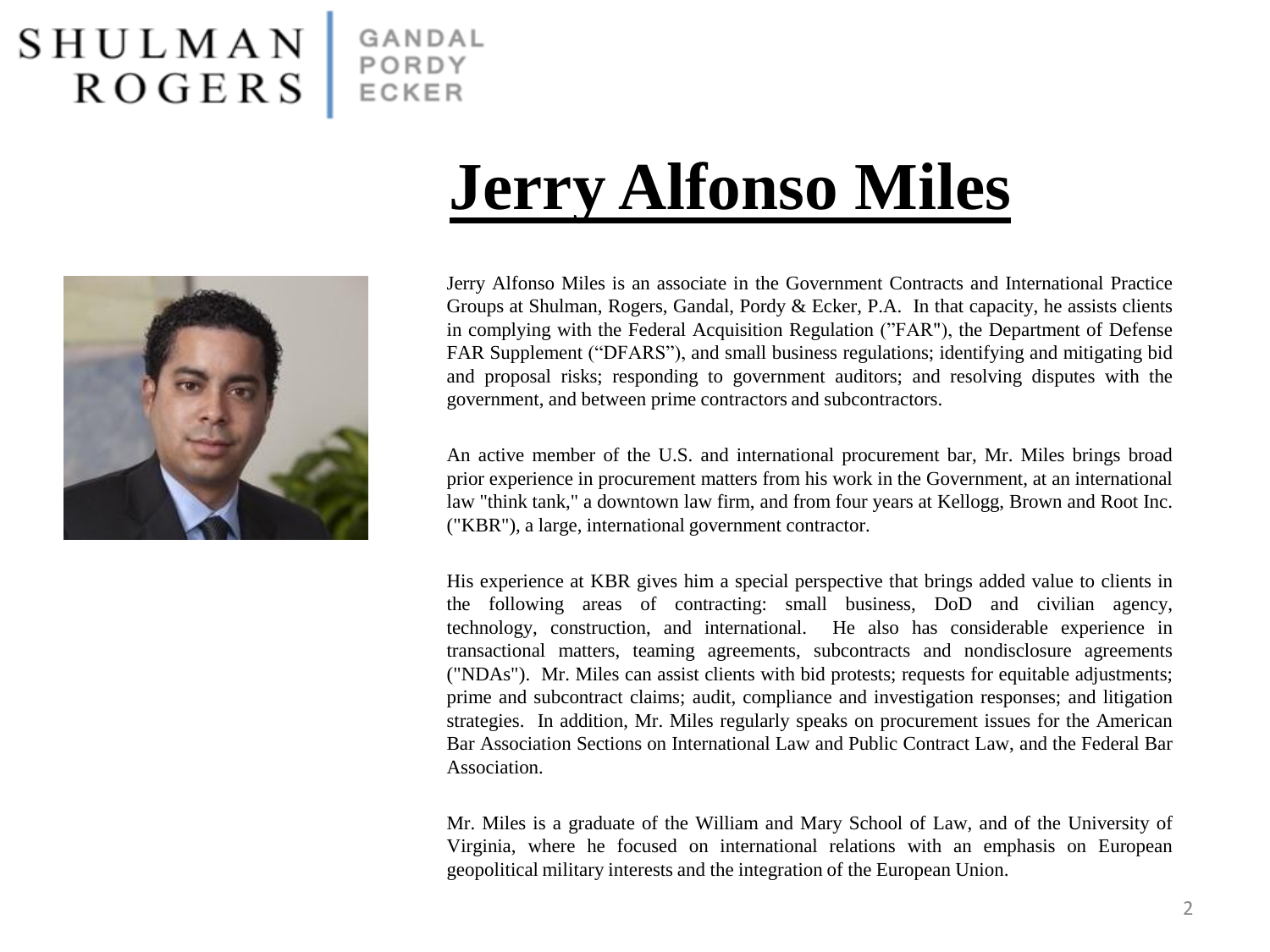

## **Overview**

- **1. Why Joint Ventures Make "Cents"**
- **2. Questions Worth Asking About Joint Ventures**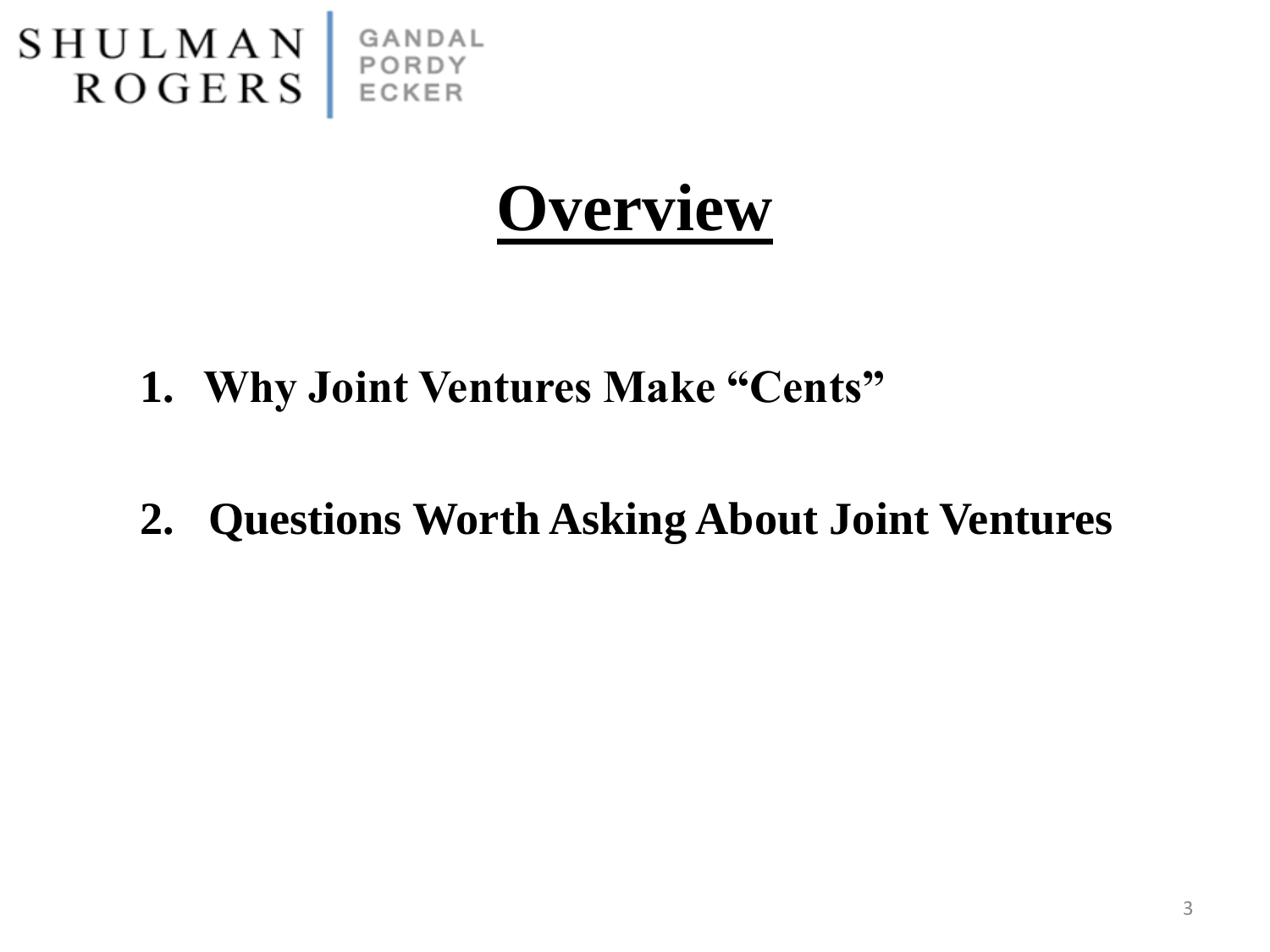

## **Why JVs Make "Cents"**

- **MORE MONEY**
- **Enhanced Competitiveness**
- **Prudence**
- **Risk Management**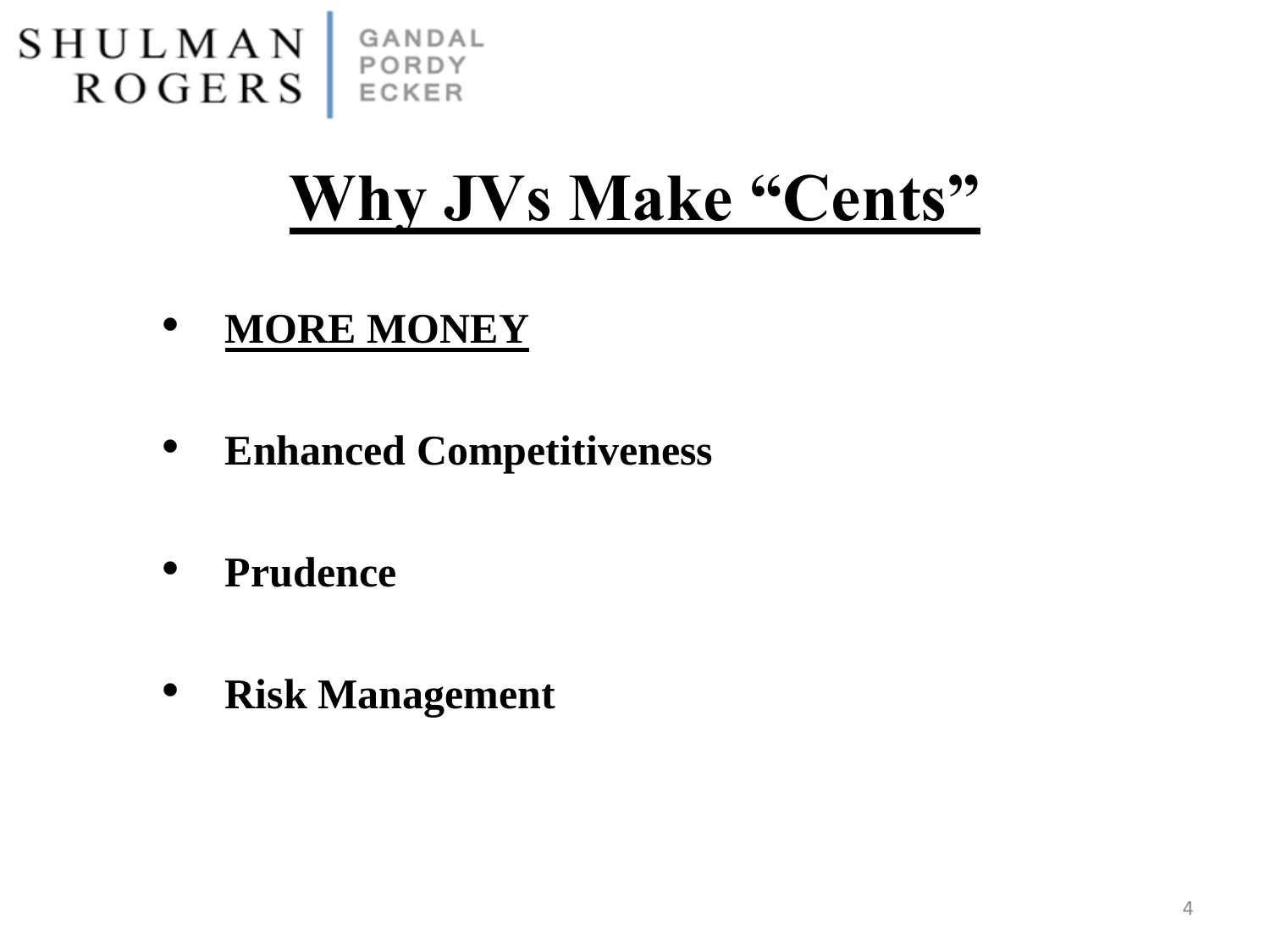

# **Agencies are Receptive to Joint Ventures**

- **"Contractor Teaming Arrangements may be desirable from both a government and industry standpoint in order to enable the companies involved to:**
	- **1) Complement each other's unique capabilities**
	- **2) Offer the Government the best combination of performance, cost, and delivery for the system or product being acquired."**
	- $-FAR$  9.602(a)(1) and (2).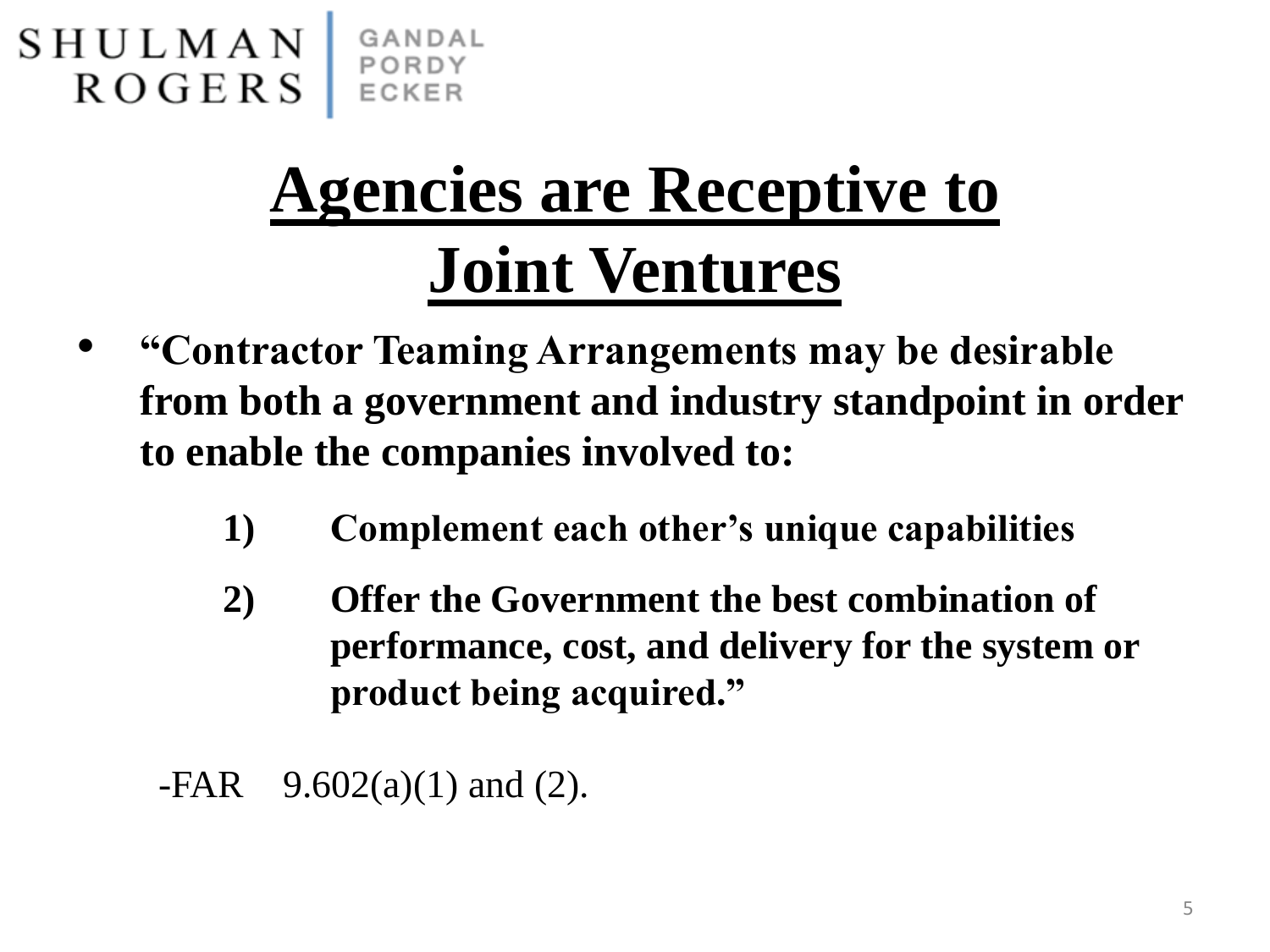

- **More Set Aside Dollars for Large Companies as Mentors to SBC Protégé Rather Than Only As A Sub.**
- **More Control for Large Mentors Than In A Prime-Sub**
- **More Client Contact for Large Mentor Than In A Prime-Sub**
- **More Work for Large Mentors Than In A Prime-Sub**
- **More Past Performance if RFP Disallows Use of Subs**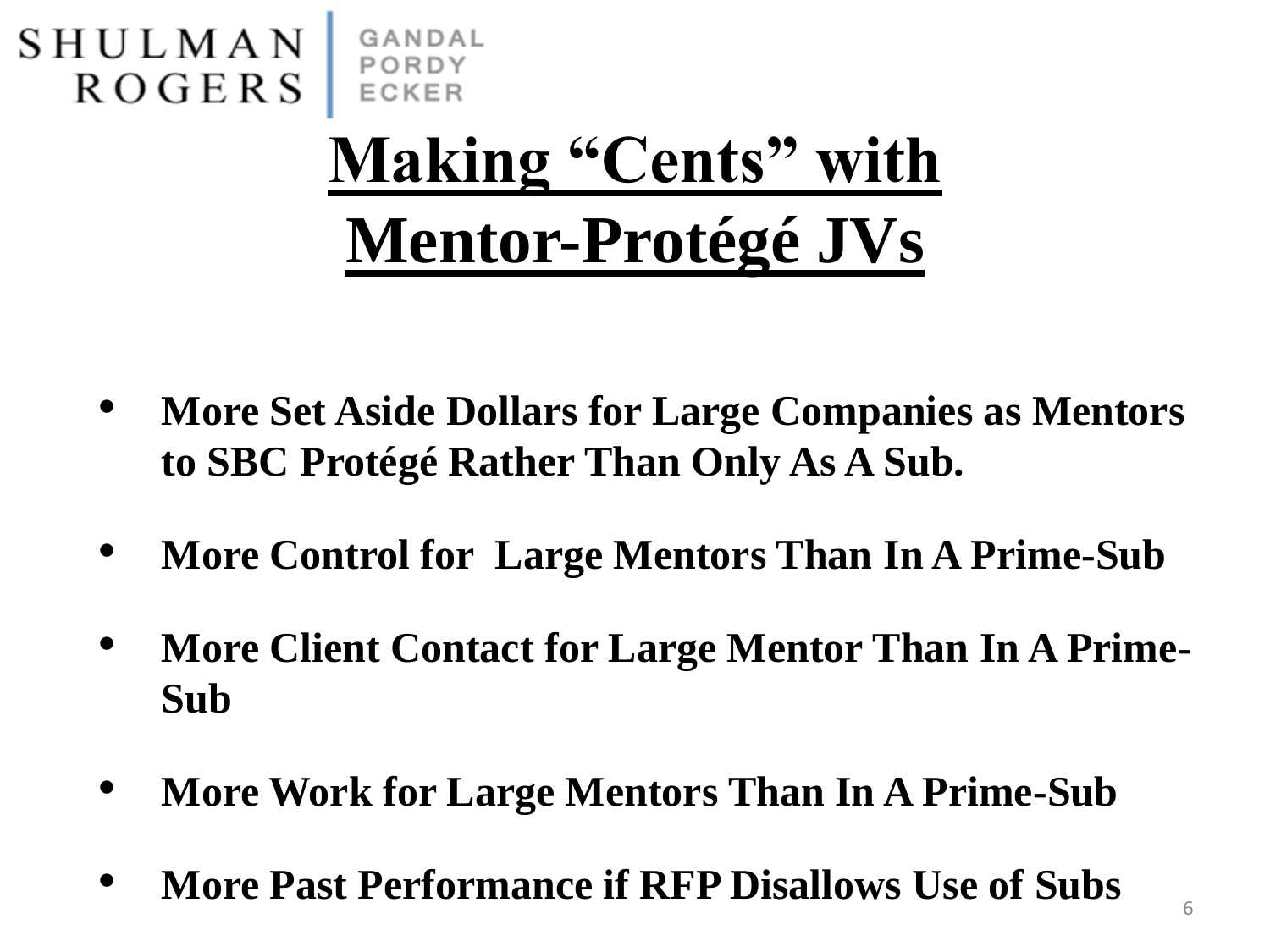

# **What Contractors Should Ask About JVs**

- **1) Are there any advantages associated with using a populated vs. an unpopulated joint venture?**
- **2) How can we protect our information and IP when joint venturing?**

**3) How many protégés can we have and what if we want out?**

**4) What is the maximum number of awards (on a task order contract) we can win with a mentor-protégé joint venture?**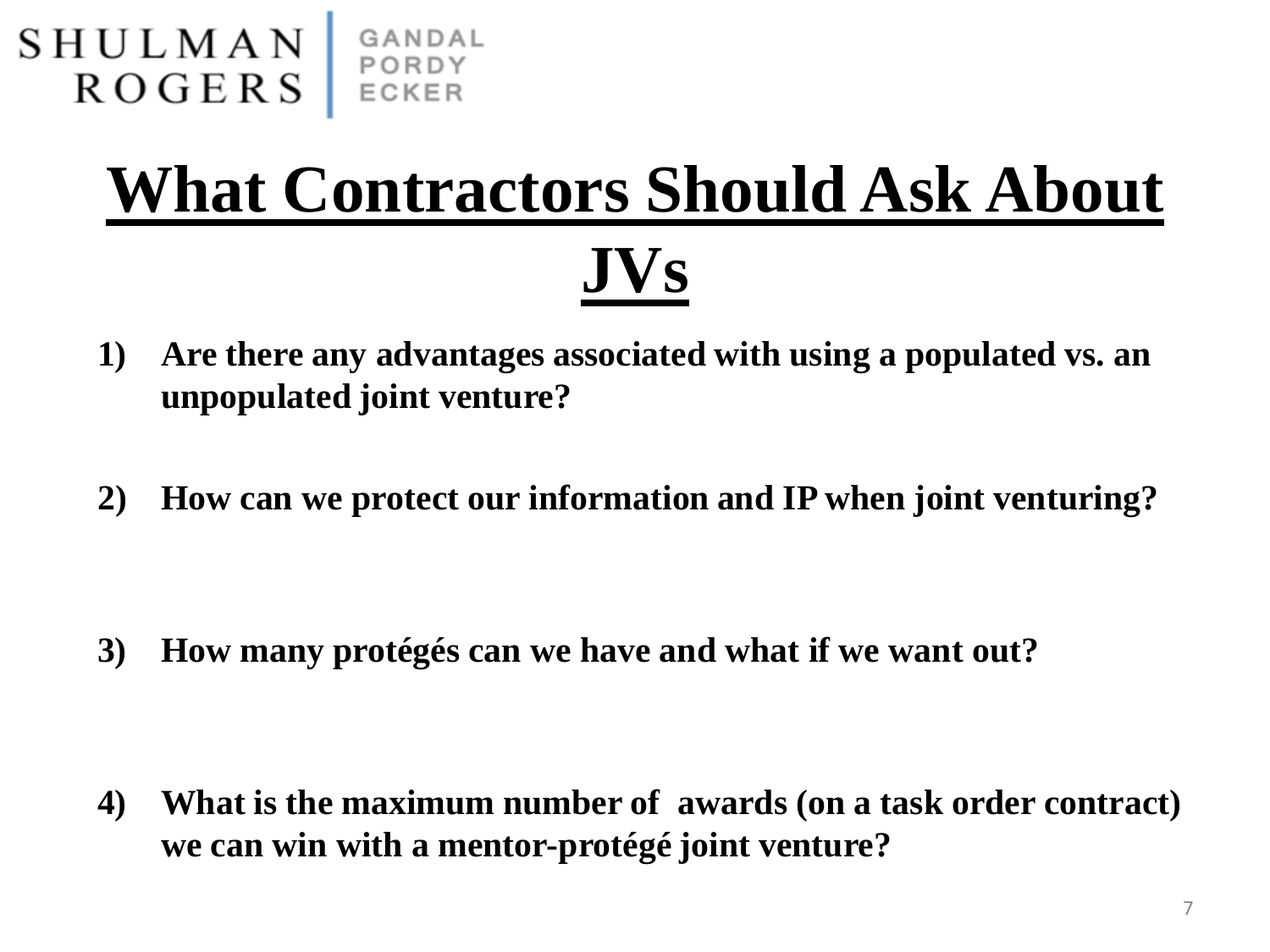

# **What Contractors Should Ask About JVs**

- **5) If we want to enter a mentor-protégé joint venture, which program makes the most sense?**
- **6) How can we present this concept to small businesses within our teaming network?**